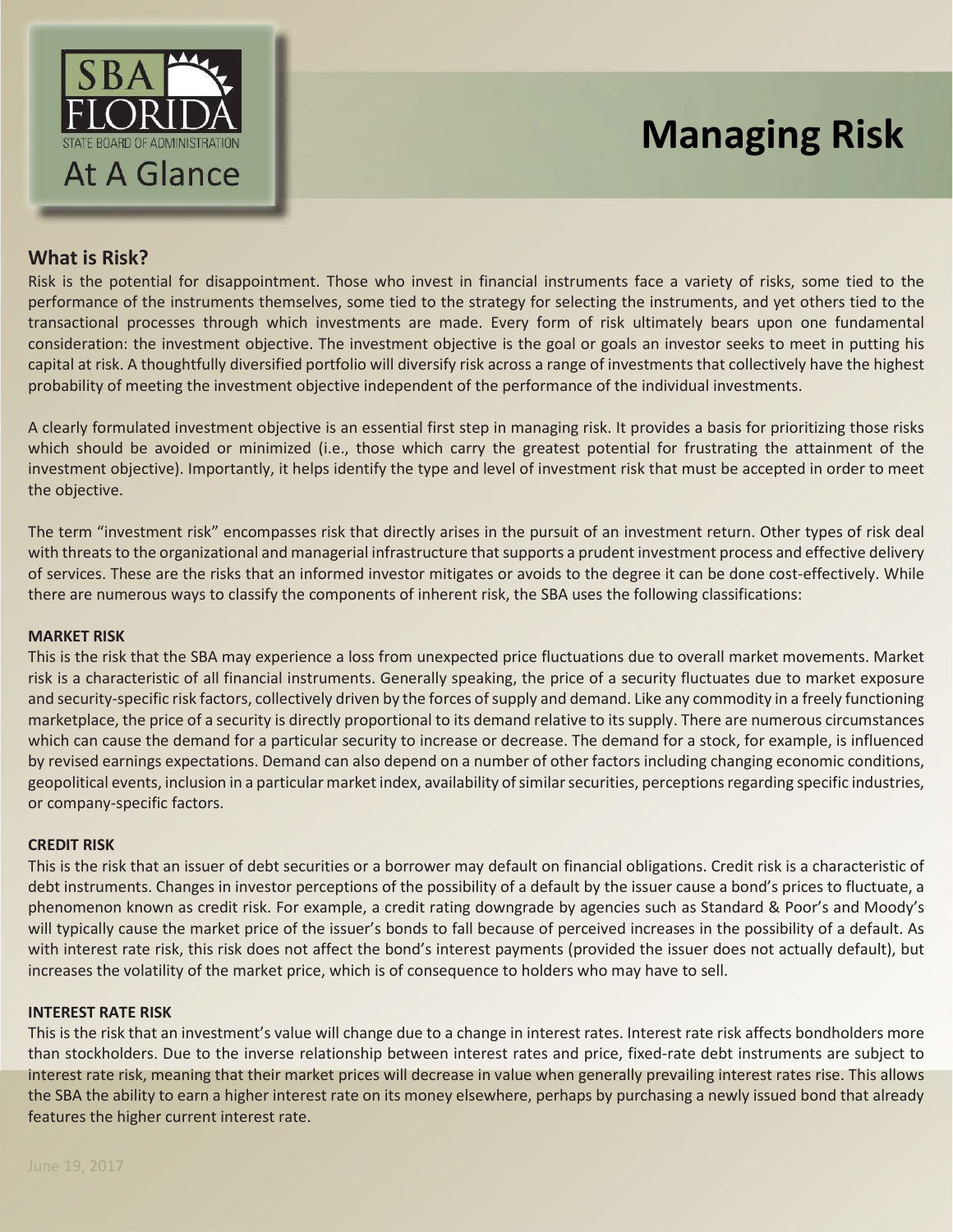#### **PREPAYMENT RISK**

Prepayment risk is a special form of interest rate risk. It applies to callable bonds which are debt instruments that include an option for the issuer to "call" in the bond and repay debt early. In practice, bonds are most often called when interest rates are falling, resulting in an adverse reinvestment situation for the SBA. Once a bond is called, issuers can reissue the bonds at a lower interest rate. Thus, the SBA may not actually experience the larger cash flows it expected and must reinvest at lower market interest rates.

#### **INFLATION RISK**

This is the risk that the return from investing may not offset the loss in purchasing power due to inflation, a reduction in the purchasing power of money. It can arise from an expansionary monetary policy, economic supply shock, or as a result of behavioral responses to general perceptions about future price growth. The SBA seeks financial gains in real terms; that is, to increase the inflation adjusted value of the FRS Pension Plan funds under management to keep up with liability growth. But because investment gains are commonly presented in nominal (e.g., not inflation adjusted) terms, the SBA will meet this goal only if the nominal investment gains exceed the rate of inflation.

Since inflation is a phenomenon affecting an economy's unit of exchange, inflation risk affects nearly every type of financial security. Equity instruments of certain companies are more resistant to this risk than those of others, depending on the pricing power of the company. Pricing power is the ability to charge a higher price without suffering a proportional reduction in sales volume. Real bonds (e.g., Treasury Inflation-Protected Securities) are an exception. They are not subject to inflation risk since their stated yield and face value at maturity are adjusted to compensate for the contemporaneous rate of inflation.

#### **LIQUIDITY RISK**

This is the risk of having limited access to funds, a failure to meet liquidity needs, or a loss resulting from a lack of market liquidity. The SBA may find that, under certain circumstances, there is no ready buyer for a security it wishes to sell. The term "liquidity risk" distinguishes a form of market risk which typically occurs when demand for a given security is weak, or the supply of a security is low.

#### **CURRENCY RISK**

This is the risk that an investment's value may change due to a change in exchange rates. In addition to other risks, the value in United States dollars of securities of foreign companies (denominated in foreign currencies) varies based on fluctuations in the value of the applicable foreign currency relative to the dollar. This so-called currency risk arises from differences in current or expected real growth, interest rates, inflation, and macro-policies between the countries.

#### **SYSTEMIC RISK**

This is the risk that material portions of the global financial system will collapse or cease to function adequately. Systemic risk is the possibility of potentially catastrophic financial system instability, typically caused or exacerbated by idiosyncratic events or conditions among financial intermediaries. It results from interlinkages and interdependencies in the financial system or securities markets, where the failure of a single entity or cluster of entities could cause a cascading failure, potentially bankrupting or bringing down the entire system or market. All investments bear systemic risk.

#### **IDIOSYNCRATIC RISK**

This is the risk specific to an individual security. It may be based on the company itself or the industry in which the company operates. Otherwise known as "specific" or "unsystematic" risk, this risk can be mitigated through proper portfolio diversification.

# **Why Take Risk**

Why must some level of investment risk be tolerated? Because there can be no investment return without the acceptance of risk. As the Barron's Dictionary of Finance and Investment Terms puts it, "if you don't want the risk, don't expect the return" – or, colloquially, "no pain, no gain."

In well-functioning financial markets, investors are willing to accept higher risks only with a reasonable expectation of a higher return. Why? Because demand and supply of capital are what ultimately cause higher risk investments to yield higher returns over the long-term. This stands in contrast to low-risk investments which, because of a relatively ample capital supply, yield lower returns.